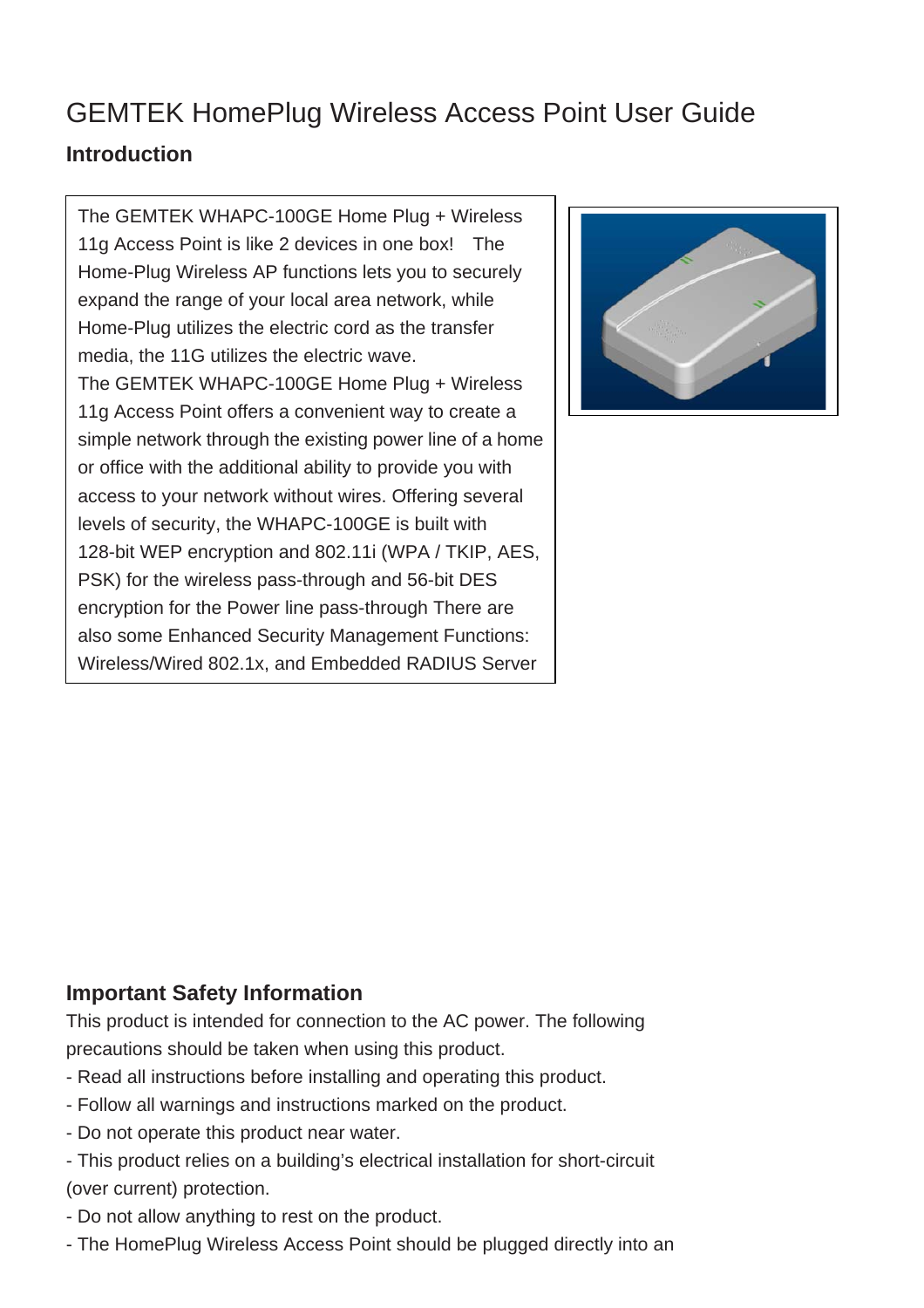AC wall outlet.

- Only a qualified technician should service this product. Opening or removing covers may result in exposure to dangerous voltage points or other risks. (Note: Opening or removing the covers will void your product warranty).

- Unplug the HomePlug Wireless Access Point from the AC wall outlet and refer the product to a qualified service representative for the following conditions:

- If liquid has been spilled onto the product.
- If the product has been exposed to rain or water.
- If the product does not operate normally when the operating

instructions have been followed.

- If the product exhibits a distinct change in performance.

# **Getting start with your HomePlug Device**

Before installing your HomePlug networking device, please examine and familiarize yourself with it. Below is a diagram

of the WHAPC-100GE along with a brief description of what each LED and slot represent.



### **What This Package Contains?**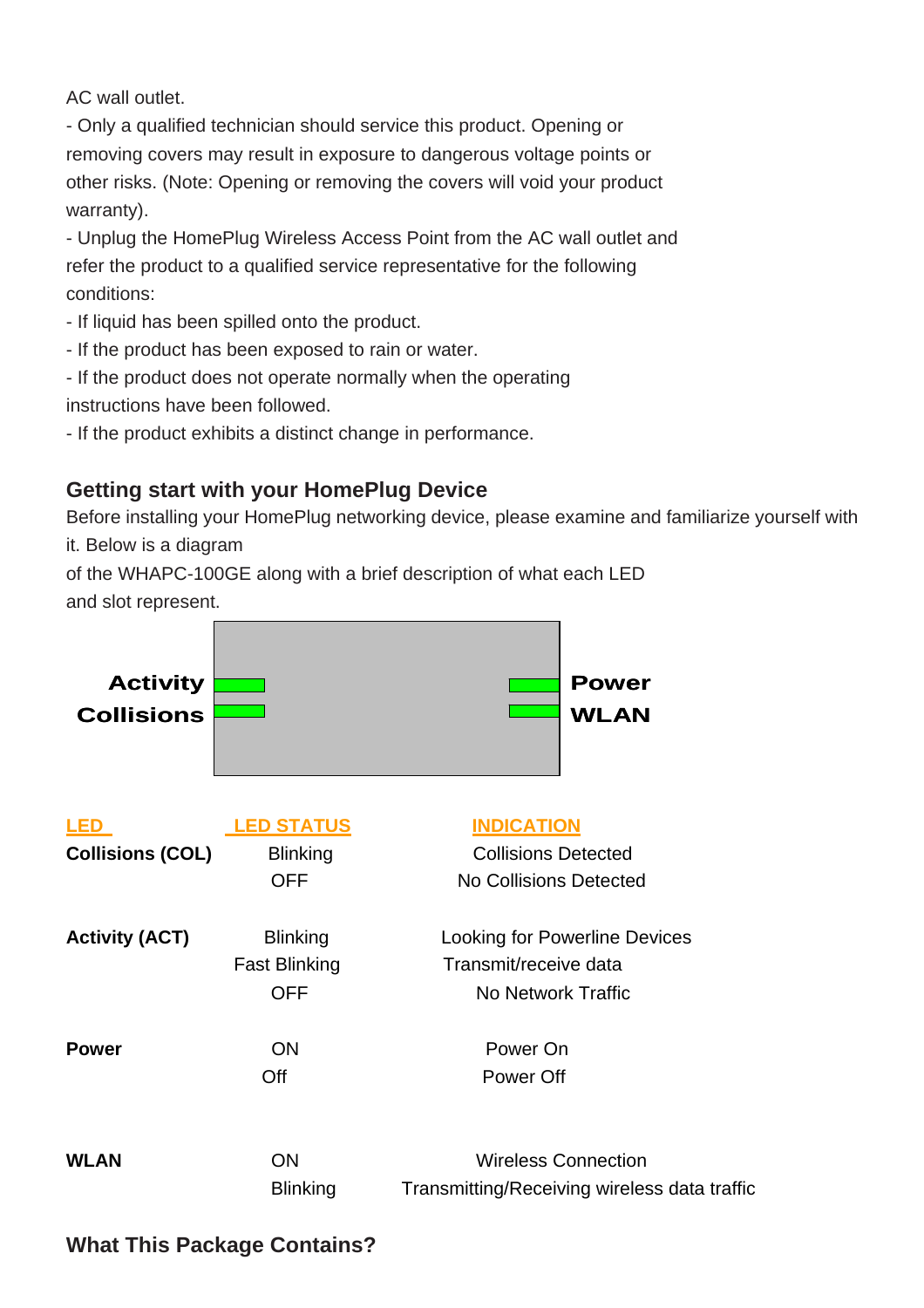Upon you receive your wireless access point, please check that the following contents are packaged:

- HomePlug Wireless Access Point (WHAPC-100GE)
- Quick Install Guide

# **Necessary Equipment?**

- One or more computers with wireless device, and it's software already installed
- Microsoft TCP/IP networking protocol installed on each PC
- Web browser installed on each PC

### **Equipment that can be used with the WHAPC-100GE?**

- Broadband modem
- ALL1681 Broadband router
- Additional PCs with a wireless or HomePlug Device

Important: After receiving the wireless access point, please check for any shipping damages to the carton and camera before proceeding with any installations.

# **PC or Laptop Setup Guide**

Note: If you have not installed your Wireless device to your laptop So far, please do so. For instructions on how to install your Wireless device, please contact the manufacturer of that wireless device.

To configure the Wireless device to work with your WHAPC-100GE, please follow the following steps:

1. Plug WHAPC-100GE into an outlet.

2. Go to the wireless card's configuration screen or window. It should resemble figure 1 or others.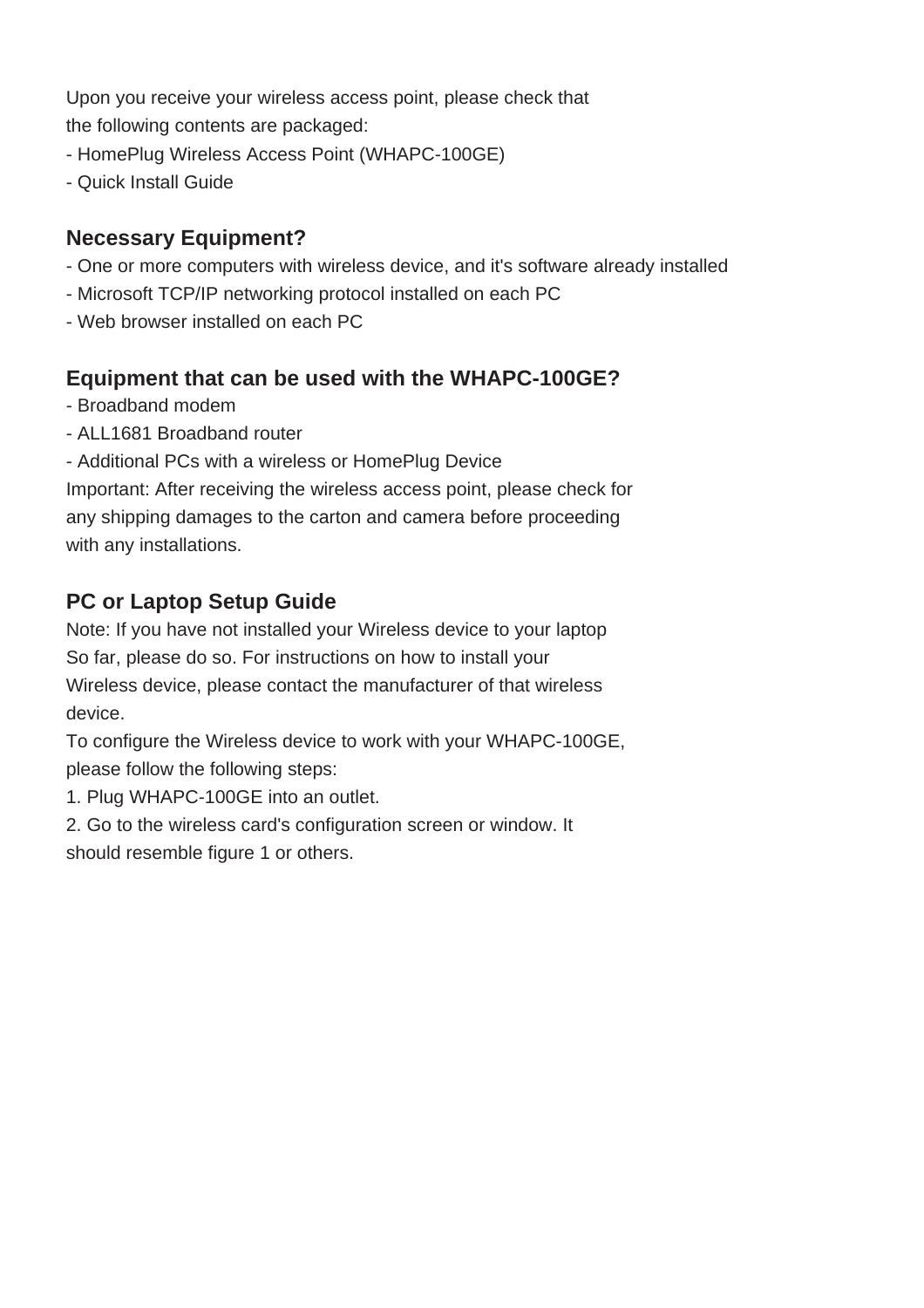| Intel(R) PRO/Wireless LAN 2100 3B Mini PCI Adapter Properties <b>[?</b>   X             |  |  |
|-----------------------------------------------------------------------------------------|--|--|
| Wireless Network   Advanced   Driver   Resources  <br>General                           |  |  |
| Enter the configuration settings for your wireless<br>network.<br>Network Configuration |  |  |
| Network Name (SSID):                                                                    |  |  |
| default                                                                                 |  |  |
| <b>Operating Mode:</b>                                                                  |  |  |
| C Infrastructure (connect to access point)                                              |  |  |
| C Ad Hoc (connect directly to other computers)<br>Band and channel selection:           |  |  |
|                                                                                         |  |  |
| Security:                                                                               |  |  |
| Network Authentication:<br>Open<br>Security<br>Data Encryption (WEP):<br>None           |  |  |
|                                                                                         |  |  |
| ОK<br>Cancel                                                                            |  |  |

## **PC or Laptop Setup Guide**

Note: If you have not installed your Wireless device to your laptop So far, please do so. For instructions on how to install your Wireless device, please contact the manufacturer of that wireless device.

To configure the Wireless device to work with your WHAPC-100GE, please follow the following steps:

1. Plug WHAPC-100GE into an outlet.

2. Go to the wireless card's configuration screen or window. It

should resemble figure 1 or others.

3. Make sure Infrastructure is selected.

4. In the SSID field, type in the following: default (This is case sensitive)

- 5. Make sure Fully Automatic is selected.
- 6. Click OK to exit the configuration window.

Note: If you are using Win XP you will not need to configure the PCMCIA card because XP has an auto sense function included in the operating system.

### **WHAPC-100GE Setup Guide**

You will need to temporarily change the IP address of your PC/laptop to setup your WHAPC-100GE. Follow these steps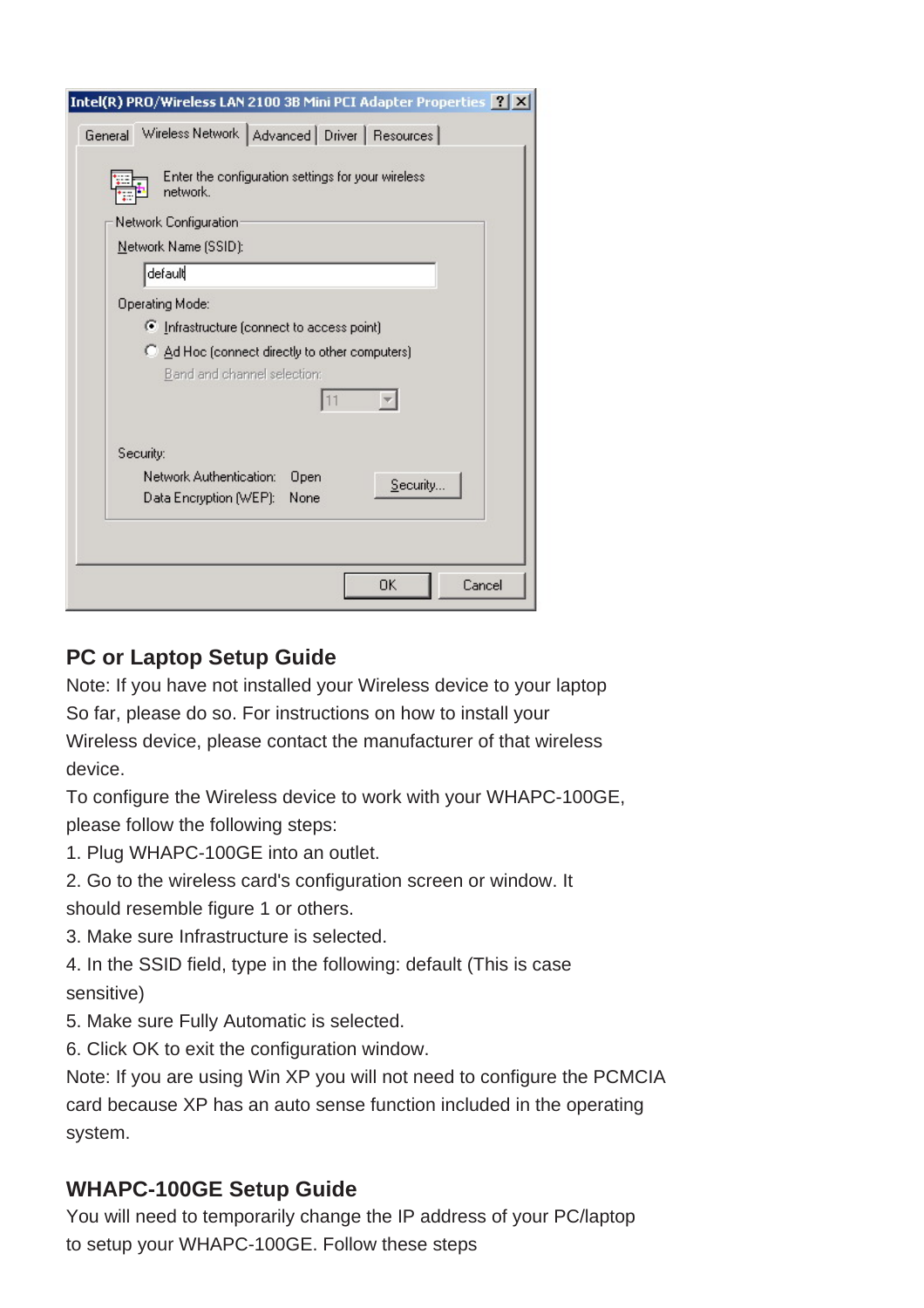depending on your operating system.

Note: If you have not changed the default HomePlug password (HomePlug) or you get the same subnet (10.0.0.1/16) on your network then there is no need to continue this setup.

#### Windows 98 SE / ME

- 1. Click on Start, then Settings, and then Control Panel.
- 2. Double click on the Network icon.
- 3. Select the TCP/IP Protocol entry.
- 4. Click on the Properties button.
- 5. Select the IP Address tab.
- 6. Select Specify an IP address.
- 7. Type in the following address: 10.0.0.10.
- 8. For the Subnet Mask, type: 255.255.255.0.
- 9. Click OK to close the TCP/IP properties panel.
- 10. Click OK to close the Network panel.
- 11. Restart the PC

#### Windows 2000 / XP

1. Open Network Connections.

- Win 2000: Click on Start, Settings, then Network, and Dial-up Connections.

- Win XP: Click on Start, Connect To, then Show All Connections.
- 2. Right click on Local Area Connection and then select Properties.
- 3. Select Internet Protocol (TCP/IP) and then click on Properties.
- 4. Click on Use the following IP address.
- 5. Type in the following IP address: 10.0.0.10.
- 6. For the Subnet Mask, type: 255.255.255.0.
- 7. Click OK to close the TCP/IP properties panel.

8. Click OK to close the Network panel and the changes will take effect when this panel is closed.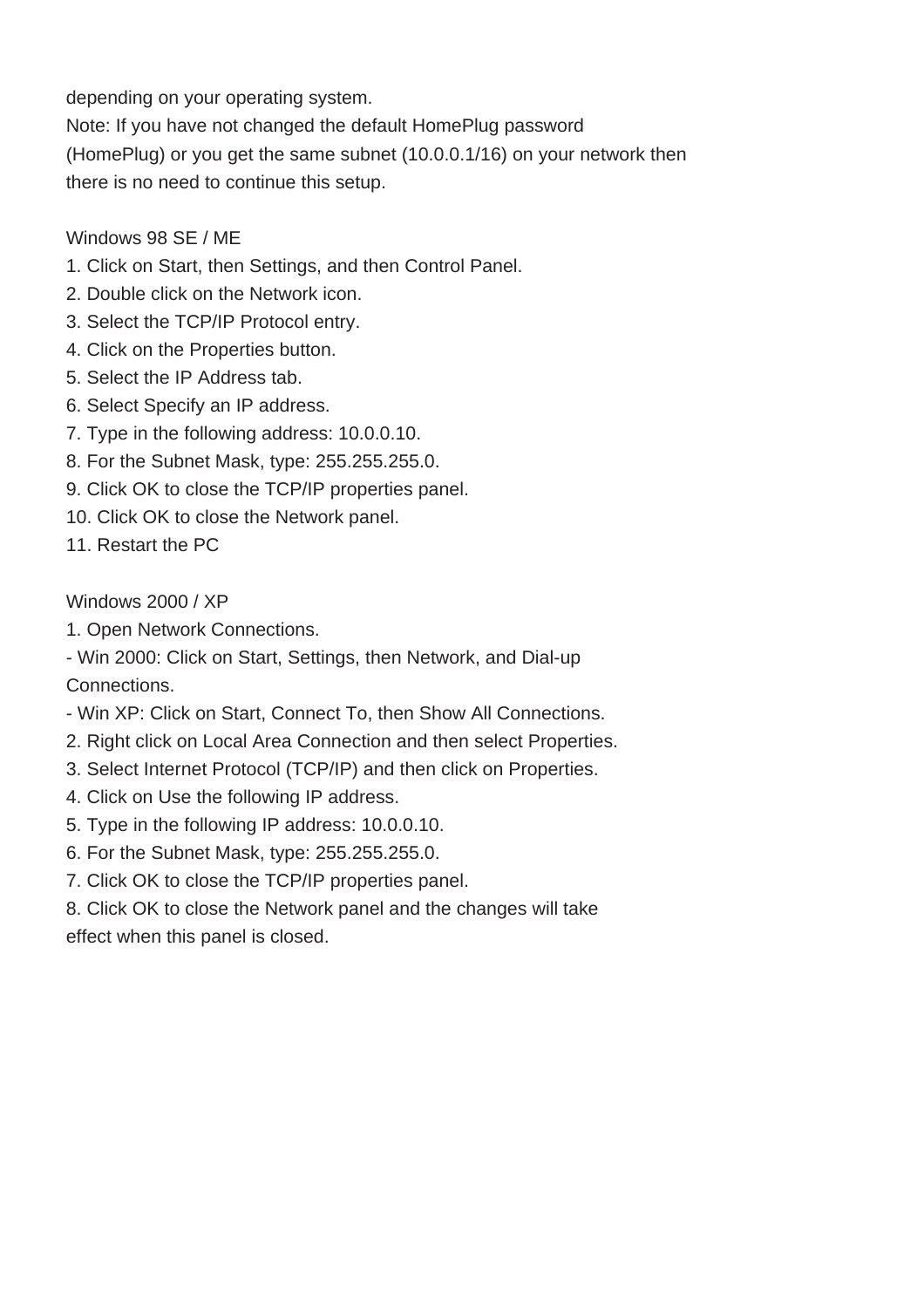| <b>Internet Protocol (TCP/IP) Properties</b>                         |                                                                                                                                                        |
|----------------------------------------------------------------------|--------------------------------------------------------------------------------------------------------------------------------------------------------|
| General                                                              |                                                                                                                                                        |
| the appropriate IP settings.<br>C Obtain an IP address automatically | You can get IP settings assigned automatically if your network supports.<br>this capability. Otherwise, you need to ask your network administrator for |
| Use the following IP address:                                        |                                                                                                                                                        |
| IP address:                                                          | 10.0.0.10                                                                                                                                              |
| Subnet mask:                                                         | 255.0.0.0.0                                                                                                                                            |
| Default gateway:                                                     | ÷                                                                                                                                                      |
| C Obtain DNS server address automatically                            |                                                                                                                                                        |
| Use the following DNS server addresses:                              |                                                                                                                                                        |
| Preferred DNS server:                                                |                                                                                                                                                        |
| Alternate DNS server:                                                |                                                                                                                                                        |
|                                                                      | Advanced                                                                                                                                               |
|                                                                      | <b>OK</b><br>Cancel                                                                                                                                    |

1. Open a web browser and type in the following address:

10.0.0.1.

2. A login screen should appear. Type the login name: admin and the password: admin.

|                                          | <b>Enter Network Password</b>            |                            |        |
|------------------------------------------|------------------------------------------|----------------------------|--------|
|                                          | Please type your user name and password. |                            |        |
|                                          | Site:                                    | 10.0.0.3                   |        |
|                                          | Realm                                    | Wireless + HomePlug Design |        |
|                                          | User Name                                | admin                      |        |
|                                          | Password                                 | xxxxx                      |        |
| Save this password in your password list |                                          |                            |        |
|                                          |                                          | 0K                         | Cancel |

3. The basic information screen should now appear in the browser window.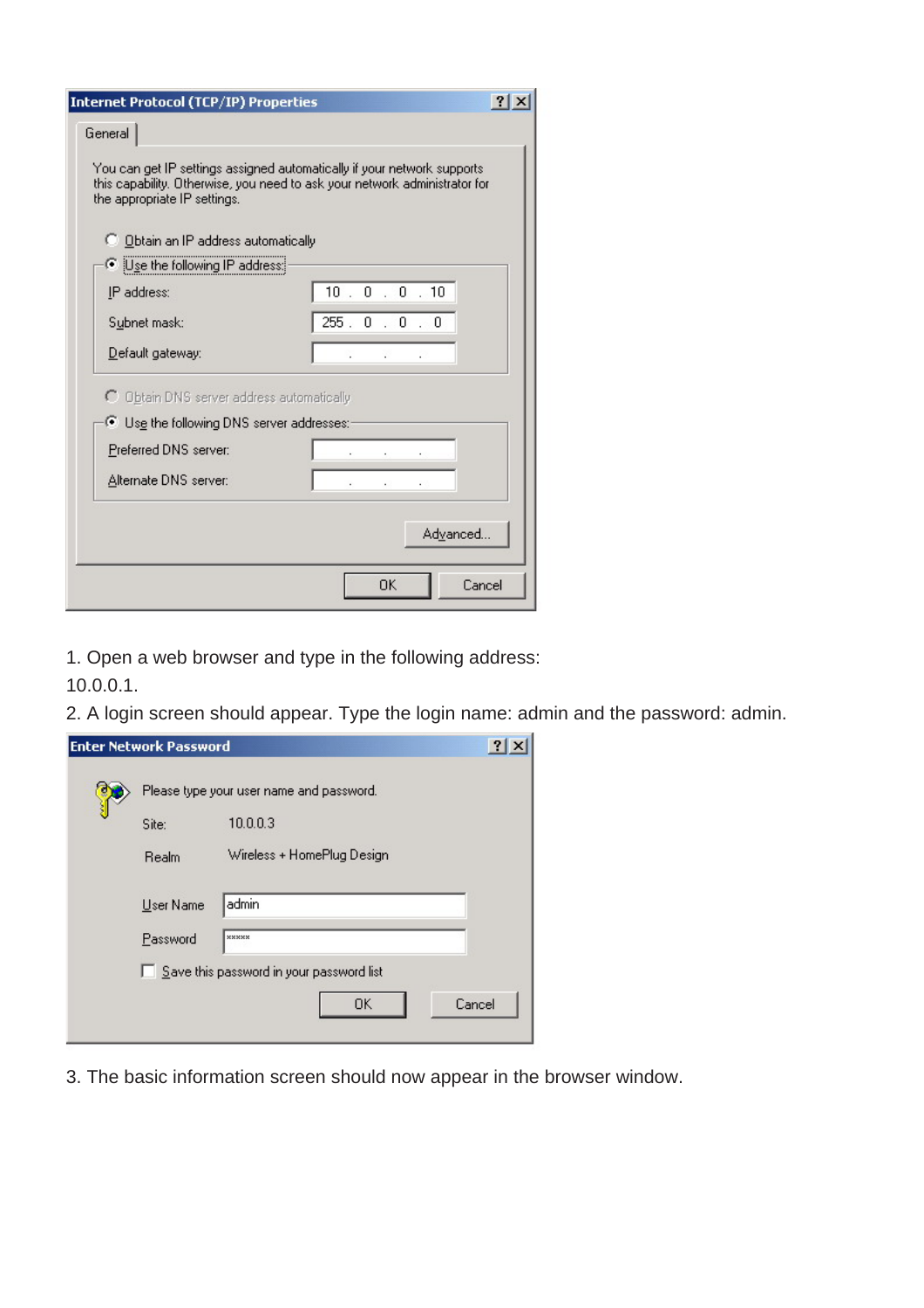| Wireless + HomePlug Design: Basic - Microsoft Internet Explorer                         | $-17$ $\times$                                                                                               |
|-----------------------------------------------------------------------------------------|--------------------------------------------------------------------------------------------------------------|
| File Edit View Favorites Tools Help                                                     | TH.                                                                                                          |
| $\leftarrow$ Back • → • ◎ ⑦ △   ◎ Search 图 Favorites ③ History   図 • ●                  |                                                                                                              |
| Address 3 http://10.0.0.3/index.asp                                                     | $\alpha$ Go<br>Links <sup>&gt;&gt;</sup><br>$\mathbf{r}$                                                     |
| Basic<br>LAN<br><b>Status</b><br>Wireless<br>9109101010989111010010<br>0111001011101001 | Firmware<br>Security<br><b>BASIC</b><br>This page allows you to configure the basic operation of the router. |
|                                                                                         | Local Time: Thu, 01 Jan 1970 00:00:11-0800                                                                   |
| <b>Router Username:</b>                                                                 | admin                                                                                                        |
| <b>Router Password:</b>                                                                 | <b>Acholsk</b>                                                                                               |
| Router Mode: Access Point                                                               |                                                                                                              |
| <b>Time Zone:</b>                                                                       | Pacific Time<br>$\blacktriangledown$                                                                         |
| <b>NTP Servers:</b>                                                                     | 192.5.41.40                                                                                                  |
|                                                                                         | 192.5.41.41                                                                                                  |
|                                                                                         | 133.100.9.2                                                                                                  |
| SNMP v1/v2c Agent:                                                                      | Disabled v                                                                                                   |
| <b>Read-Only Community:</b>                                                             | public                                                                                                       |
| <b>Read-Write Community:</b>                                                            | private                                                                                                      |
| V2c Trape Receiver:                                                                     |                                                                                                              |
| ¢                                                                                       | $\overline{\phantom{a}}$<br><b>D</b> Internet                                                                |

- 4. Click on the Powerline Tab.
- 5. The default HomePlug password is HomePlug. If your existing

HomePlug password is different, change this password accordingly.

### **Setting up the IP address on the WHAPC-100GE**

1. Click on the LAN Tab.

2. The default IP address of WHAPC-100GE is 10.0.0.1. You can change this IP address to matches your network

configuration (Example: 192.168.1.10)

3. You can change the Subnet mask and Gateway values as well.

At this point, you will need to change the PCs IP address back to it's

original settings. Follow these steps depending on your operating system.

Windows 98 SE / ME

- 1. Click on Start, then Settings, and then Control Panel.
- 2. Double click on the Network icon.
- 3. Select the TCP/IP Protocol entry.
- 4. Click on the Properties button.
- 5. Select the IP Address tab.
- 6. Select Obtain an IP Address Automatically.
- 7. Click OK to close the TCP/IP properties panel.
- 8. Click OK to close the Network panel.
- 9. Restart the PC.
- Windows 2000 / XP
- 1. Open Network Connections.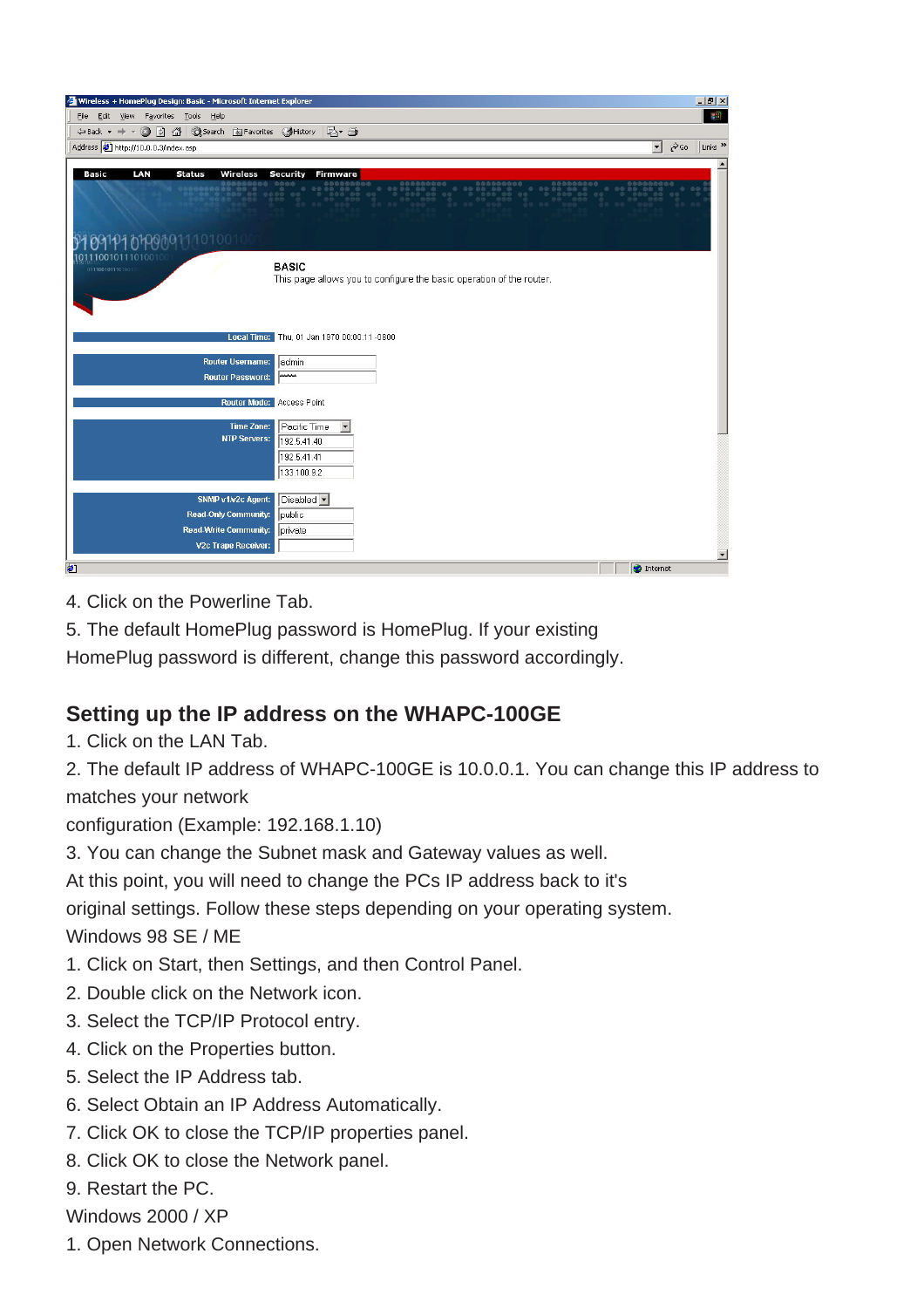- Win 2000: Click on Start, Settings, then Network and Dial-up

Connections.

- Win XP: Click on Start, Connect To, then Show All Connections.

2. Right click on Local Area Connection and then select Properties.



3. Select Internet Protocol (TCP/IP) and then click on Properties.

4. Select Obtain an IP Address Automatically and Obtain a DNS server automatically.

5. Click OK to close the TCP/IP properties panel.

6. Click OK to close the Network panel.

The changes will take a few minutes.

Open a new web browser and type in the new IP address of WHAPC-100GE to ensure the changes worked.

### **Other Features**

Wireless Tab

- Change the value for the SSID ( Note: If you change the value here,

you will also need to change the value on each PC.)

- Change the Country where you are
- Change the Band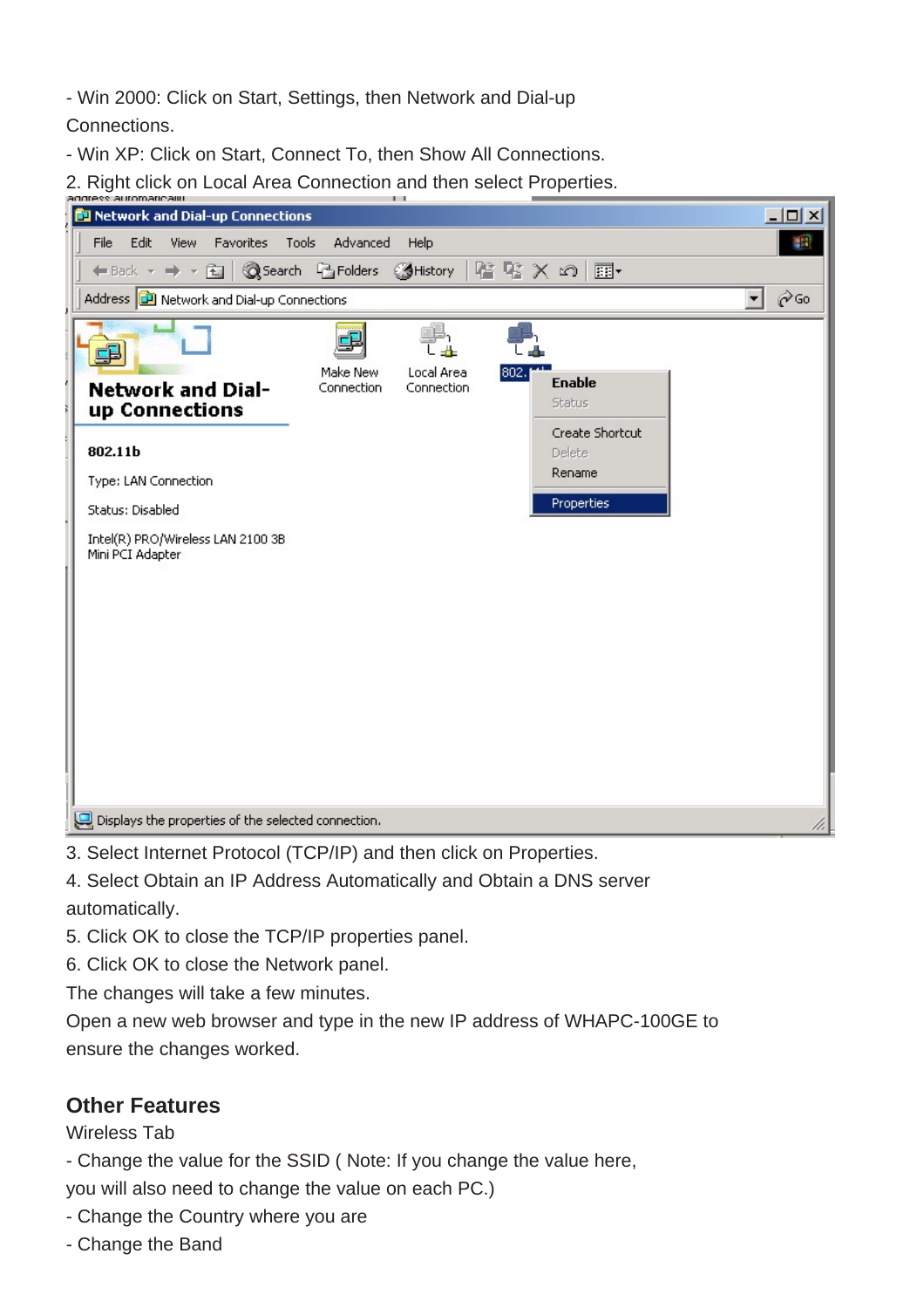- Change the Channel
- Change the transmission Mode
- Change the Transmission Mb rates
- Change the Multicast rates
- Enable XPress Technology
- Enable Afterburner Technology
- Change WDS Operation Mode (Note: It depend on you network environment)
- Enable MAC Restrict Mode (Note: Type the MAC address of devices you want to restrict here)

| Wireless + HomePlug Design: Wireless - Microsoft Internet Explorer | $-10 \times$                                                   |
|--------------------------------------------------------------------|----------------------------------------------------------------|
| File Edit View Favorites Tools Help                                | 彌                                                              |
| ← Back ▼ → ▼ ③ ⑦ △   ◎ Search 图 Favorites ③ History   2 → ③        |                                                                |
| Address <b>B</b> http://10.0.0.3/wireless.asp                      | $\phi$ Go<br>Links <sup>&gt;&gt;</sup><br>$\mathbf{r}$         |
|                                                                    |                                                                |
| LAN<br>Basic<br><b>Status</b><br>Wireless                          | Security<br><b>Firmware</b>                                    |
|                                                                    |                                                                |
|                                                                    |                                                                |
|                                                                    |                                                                |
| 9109101010909111010010                                             |                                                                |
| 10010111010010                                                     |                                                                |
| 0111001011101001                                                   | <b>WIRELESS</b>                                                |
|                                                                    | This page allows you to configure the wireless LAN interfaces. |
|                                                                    |                                                                |
|                                                                    |                                                                |
|                                                                    |                                                                |
| Wireless Interface:                                                | default (00:90:4B:08:03:2A) v<br>Select                        |
| Network Name (SSID):                                               | default                                                        |
| <b>Network Type:</b>                                               | Open $\blacksquare$                                            |
| <b>AP Isolation:</b>                                               | $ $ Off $\blacktriangledown$                                   |
| Country:                                                           | AUSTRALIA<br>$\mathbf{r}$<br>Current: AU                       |
|                                                                    |                                                                |
| Radio:                                                             | Enabled •                                                      |
| <b>Band:</b>                                                       | 802.11g (2.4 GHz)  <br>Current: 802.11g                        |
| <b>Channel:</b>                                                    | $11$ $\bullet$ Current: 11                                     |
| 54g™ Mode:                                                         | $\blacktriangledown$<br>54g Auto                               |
| <b>54g Protection:</b>                                             | Auto -                                                         |
| Rate:                                                              | Auto                                                           |
| <b>Basic Rate Set:</b><br><b>Multicast Rate:</b>                   | Default<br>Auto                                                |
|                                                                    |                                                                |
|                                                                    | ᅬ<br><b>D</b> Internet                                         |
| <b>Done</b>                                                        |                                                                |

Security Tab

Here you can adjust the following:

- Setup the information of External/ Internal RADIUS Server
- Enable Wired 802.1x
- Open the Network Authentication
- Enable WEP Encryption
- Setup WPA Pre-Shared Keys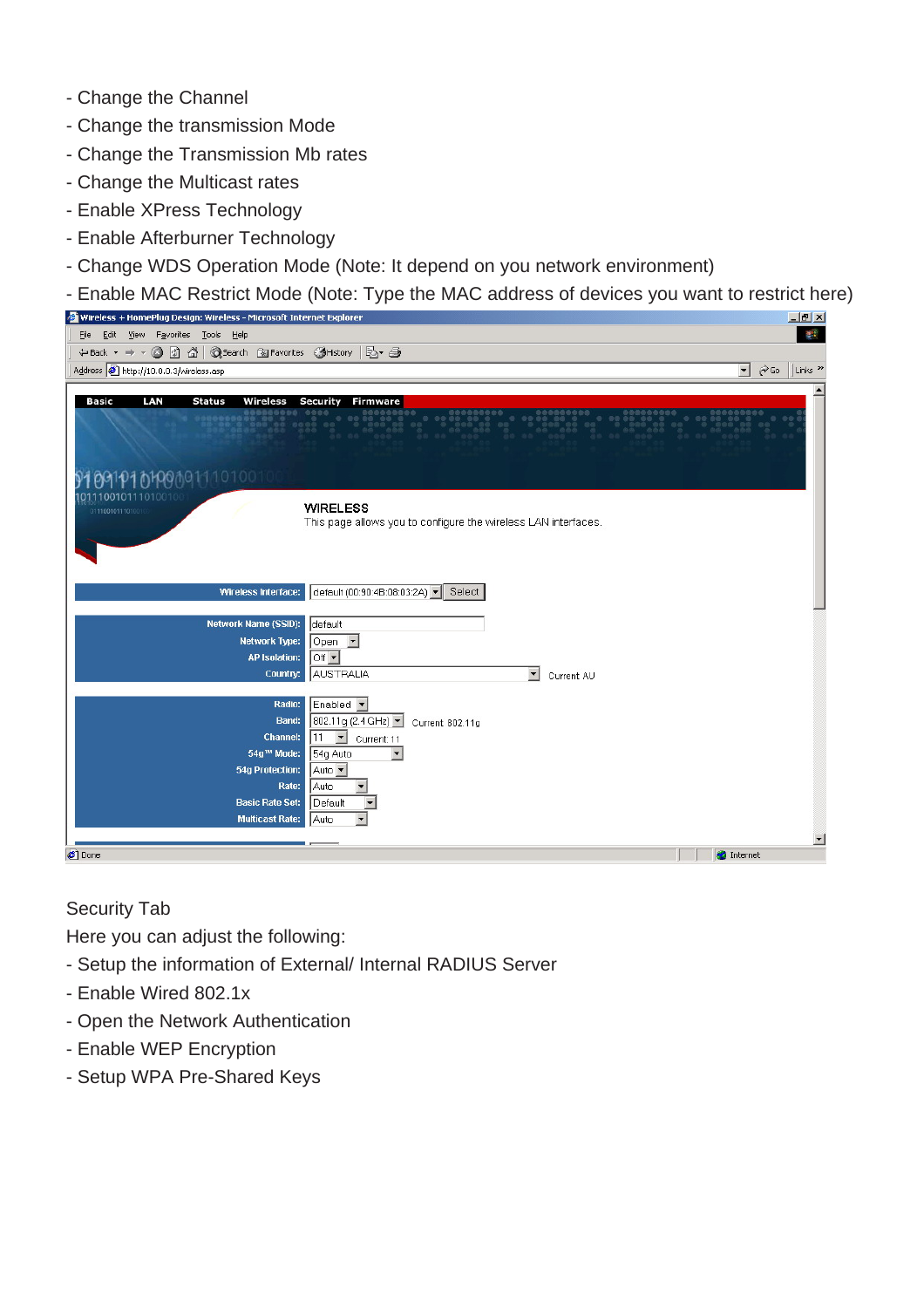| Wireless + HomePlug Design: Security - Microsoft Internet Explorer                                     | $-10 \times$                                                                                          |
|--------------------------------------------------------------------------------------------------------|-------------------------------------------------------------------------------------------------------|
| View Favorites Tools Help<br>Edit<br>Eile                                                              | <b>SEE</b>                                                                                            |
| ◎ □ △ © Search 图 Favorites ③ History   レ ●<br>$\leftarrow$ Back $\rightarrow$                          |                                                                                                       |
| Address @ http://10.0.0.3/security.asp                                                                 | $\vert$<br>$\partial$ Go<br>Links <sup>&gt;&gt;</sup>                                                 |
| Basic<br>LAN<br><b>Status</b><br><b>Wireless</b><br>010000111010010<br>001011101001<br>011100101110100 | <b>Security</b><br>Firmware<br><b>SECURITY</b>                                                        |
| <b>RADIUS Server Type:</b>                                                                             | This page allows you to configure security for the wireless LAN interfaces.<br>External RASIUD Server |
| <b>RADIUS Server IP Address:</b><br><b>RADIUS Port:</b><br><b>RADIUS Key:</b>                          |                                                                                                       |
| <b>RADIUS Server Type:</b>                                                                             | Internal Embedded RADIUS Server(EAP-MD5 for Authorization Only)                                       |
| <b>Embedded RADIUS Server:</b><br><b>Embedded RADIUS IP Address:</b>                                   | Disabled v<br>10.0.0.3                                                                                |
| <b>Embedded RADIUS Port:</b>                                                                           | 1812                                                                                                  |
| <b>RADIUS Key:</b>                                                                                     | mradius1218                                                                                           |
| <b>Embeddeb RADIUS Username:</b><br><b>Embeddeb RADIUS Password:</b>                                   | admin                                                                                                 |
| <b>Wired 802.1x</b>                                                                                    | Disabled v                                                                                            |
| Wired 802.1x RADIUS Server                                                                             | External RADIUS Server<br>$\blacktriangledown$                                                        |
| Wireless Interface:                                                                                    | default (00:90:4B:08:03:2A) -                                                                         |
| Miralace 802 1y RADILIS Sanzar Evidence DADILIS Sonior                                                 | $\overline{ }$<br>$\overline{\phantom{a}}$                                                            |
| €                                                                                                      | <b>D</b> Internet                                                                                     |

### Firmware Tab

- Here you can update the new firmware. (Note: You should download the new firmware first)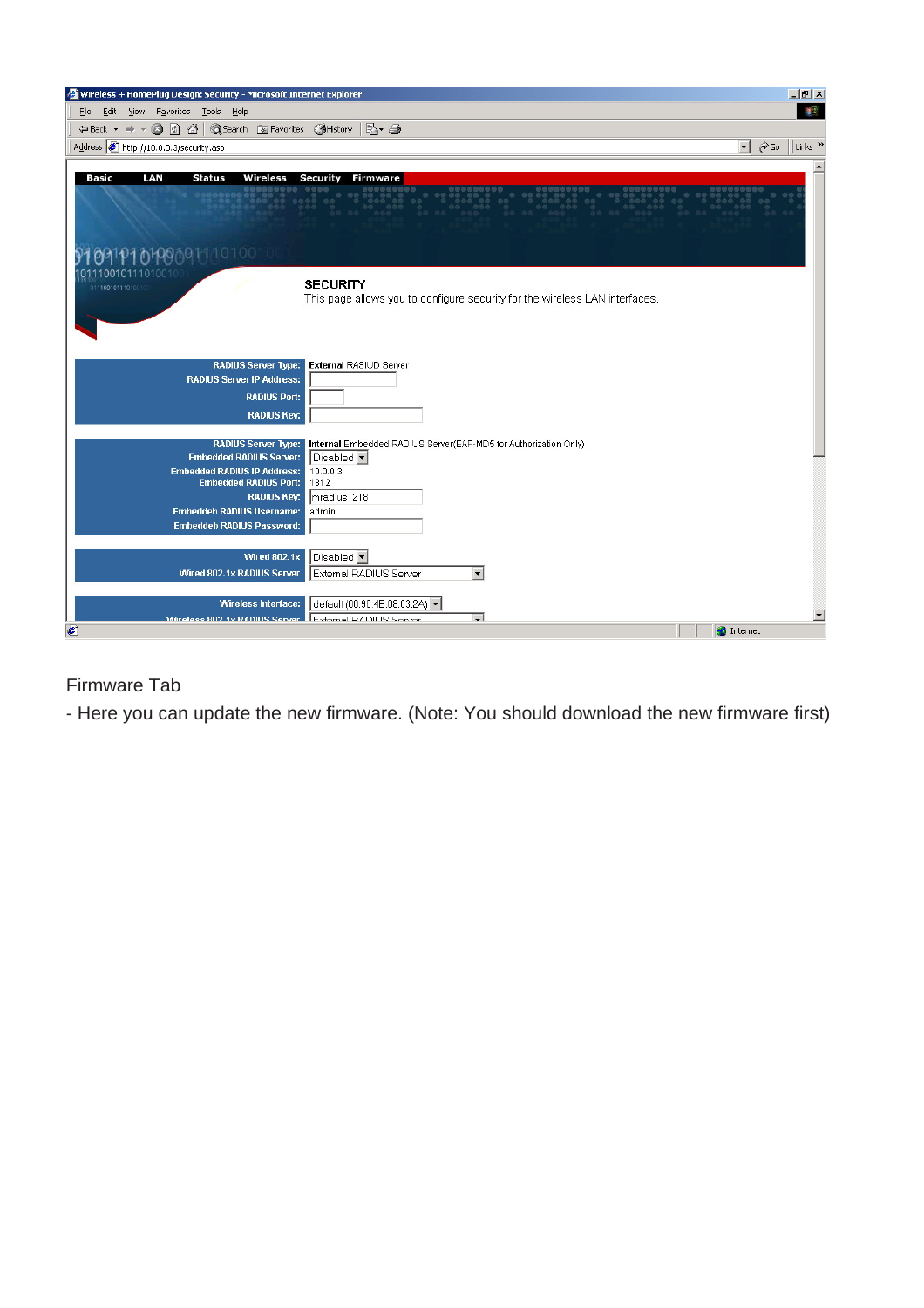

### **Notes**

### **Appendix A: Features**

Supports 802.11g wireless LAN

Support Home-Plug 1.0 Power-line network

Simultaneously operation on 802.11g wireless LAN and Power-line network

Enhanced Security Management Functions: Wireless/Wired 802.1x, Embedded RADIUS Server

Supports 64/128 bits WEP Key in wireless 802.11g LAN

Supports 56-bits DES Key for Power-line network

The wireless 11g operation provide data rate at 6, 9, 12, 18, 24, 36, 48, 54Mbps with auto fallback at 11b data rate at 1, 2, 5.5, and 11Mbps.

For 802.11g, support 11 channels for North America, 13 for Europe (ETSI) and 14 for Japan Supports Wireless Distribution System (WDS) –Wireless Bridge, Wireless Repeater

Supports 802.11i – WPA / TKIP, AES, PSK

Easily Configurable through your networked PC's Web browser

Administrators can block specific internal users' Internet access with 802.1x

TCP, UDP, ICMP, IGMP

IEEE 802.1D (self learning transparent bridge)

IEEE 802.1D Spanning Tree Protocol

SNMP V1/V2c Agent

Remote administration and remote upgrades available over the Internet

Supports Traffic and Event Logging